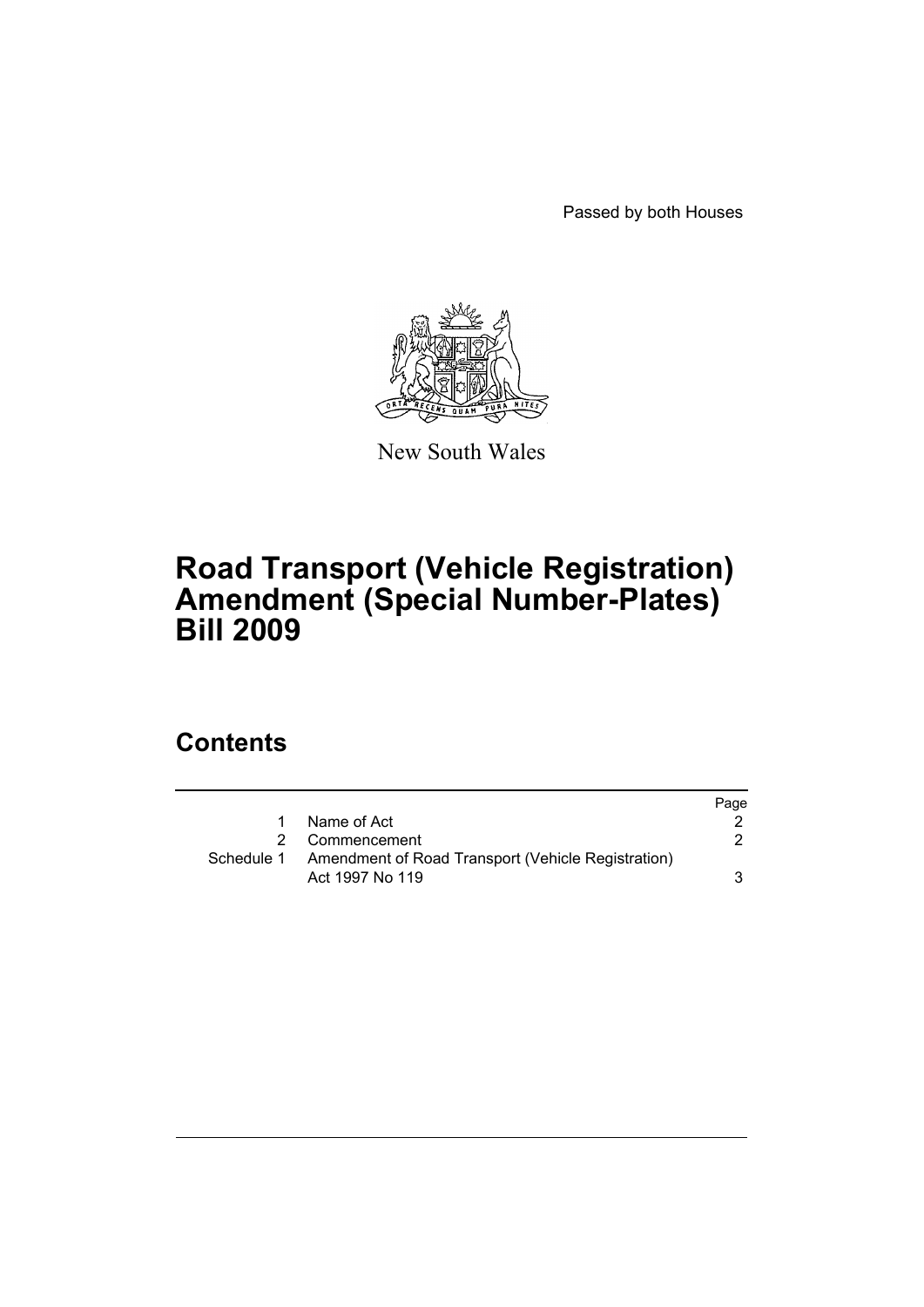*I certify that this public bill, which originated in the Legislative Assembly, has finally passed the Legislative Council and the Legislative Assembly of New South Wales.*

> *Clerk of the Legislative Assembly. Legislative Assembly, Sydney, , 2009*



New South Wales

# **Road Transport (Vehicle Registration) Amendment (Special Number-Plates) Bill 2009**

Act No , 2009

An Act to amend the *Road Transport (Vehicle Registration) Act 1997* to make further provision in respect of special number-plates.

*I have examined this bill and find it to correspond in all respects with the bill as finally passed by both Houses.*

*Assistant Speaker of the Legislative Assembly.*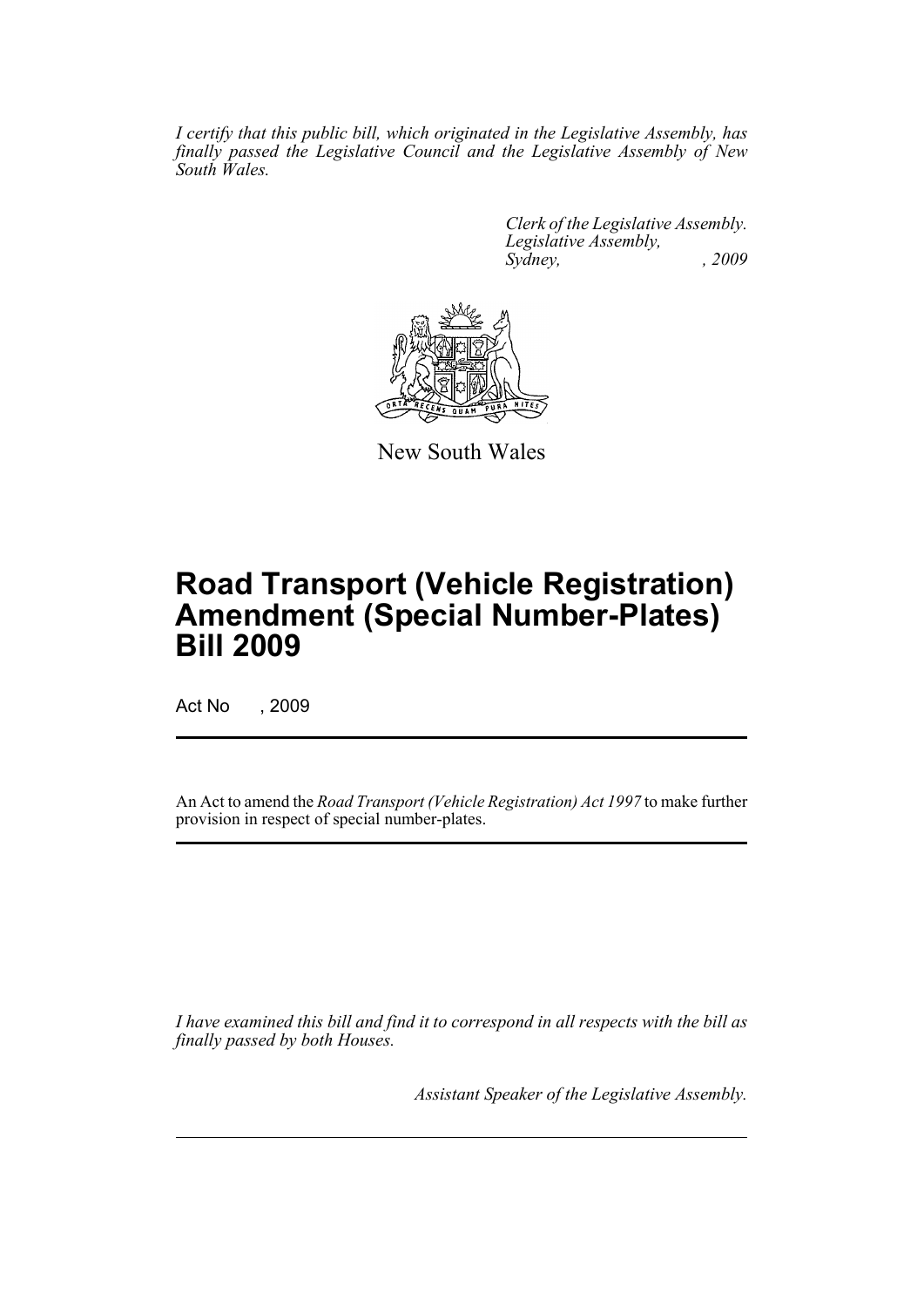Road Transport (Vehicle Registration) Amendment (Special Clause 1 Number-Plates) Bill 2009

#### <span id="page-2-0"></span>**The Legislature of New South Wales enacts:**

#### **1 Name of Act**

This Act is the *Road Transport (Vehicle Registration) Amendment (Special Number-Plates) Act 2009*.

#### <span id="page-2-1"></span>**2 Commencement**

This Act commences on the date of assent to this Act.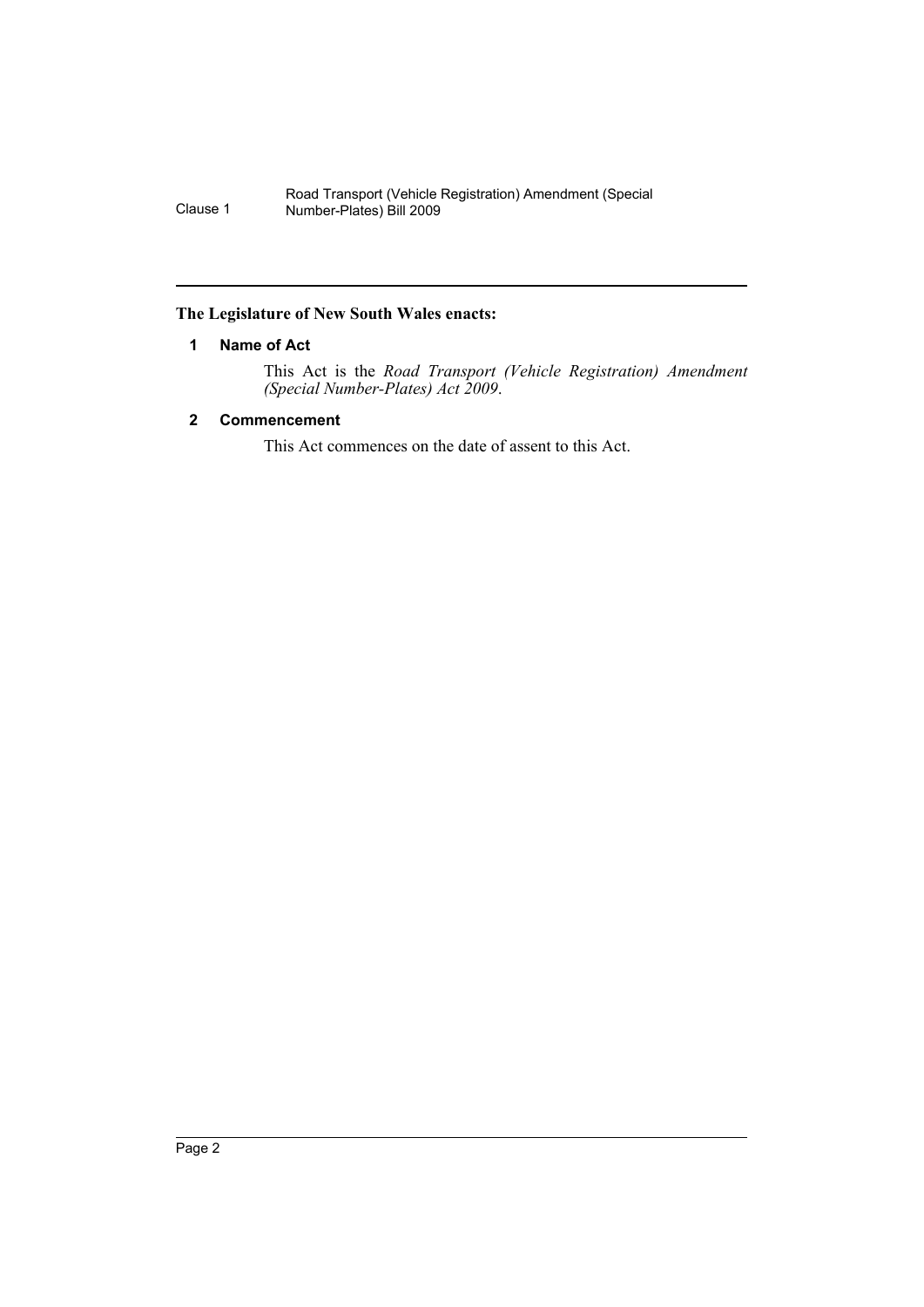Road Transport (Vehicle Registration) Amendment (Special Number-Plates) Bill 2009

Amendment of Road Transport (Vehicle Registration) Act 1997 No 119 Schedule 1

### <span id="page-3-0"></span>**Schedule 1 Amendment of Road Transport (Vehicle Registration) Act 1997 No 119**

#### **[1] Section 8 Powers of Authority**

Omit section 8 (1) (k). Insert instead:

(k) fix the fees and charges to be payable for or in connection with any service provided under this Act or the regulations, and

#### **[2] Section 8 (2)**

Omit the subsection. Insert instead:

(2) The Authority must cause fees and charges fixed under subsection (1) to be published in the Gazette.

#### **[3] Section 8A**

Insert after section 8:

#### **8A Special number-plates**

- (1) The regulations may make provision for or with respect to the issue by the Authority of number-plates (*special number-plates*) that have a special design, format or content approved by the Authority, and for or with respect to the use, transfer, replacement and surrender of special number-plates.
- (2) The Authority is authorised to enter into contractual and other commercial arrangements (*special number-plate arrangements*) for the provision of marketing and other services to the Authority in connection with the issue of special number-plates.
- (3) Special number-plate arrangements under this section must include provision to ensure that a party to the arrangements will be subject to the same restrictions on the collection, use or disclosure of information obtained in the course of the operation of the arrangements as apply to the Authority under the *Privacy and Personal Information Protection Act 1998*.
- (4) Regulations under this section can include provision for or with respect to the following:
	- (a) the issue of special number-plates independently of vehicle registration, as a commercial undertaking conducted by the Authority,
	- (b) providing for the Authority to enter into agreements with persons to whom special number-plates are or are to be